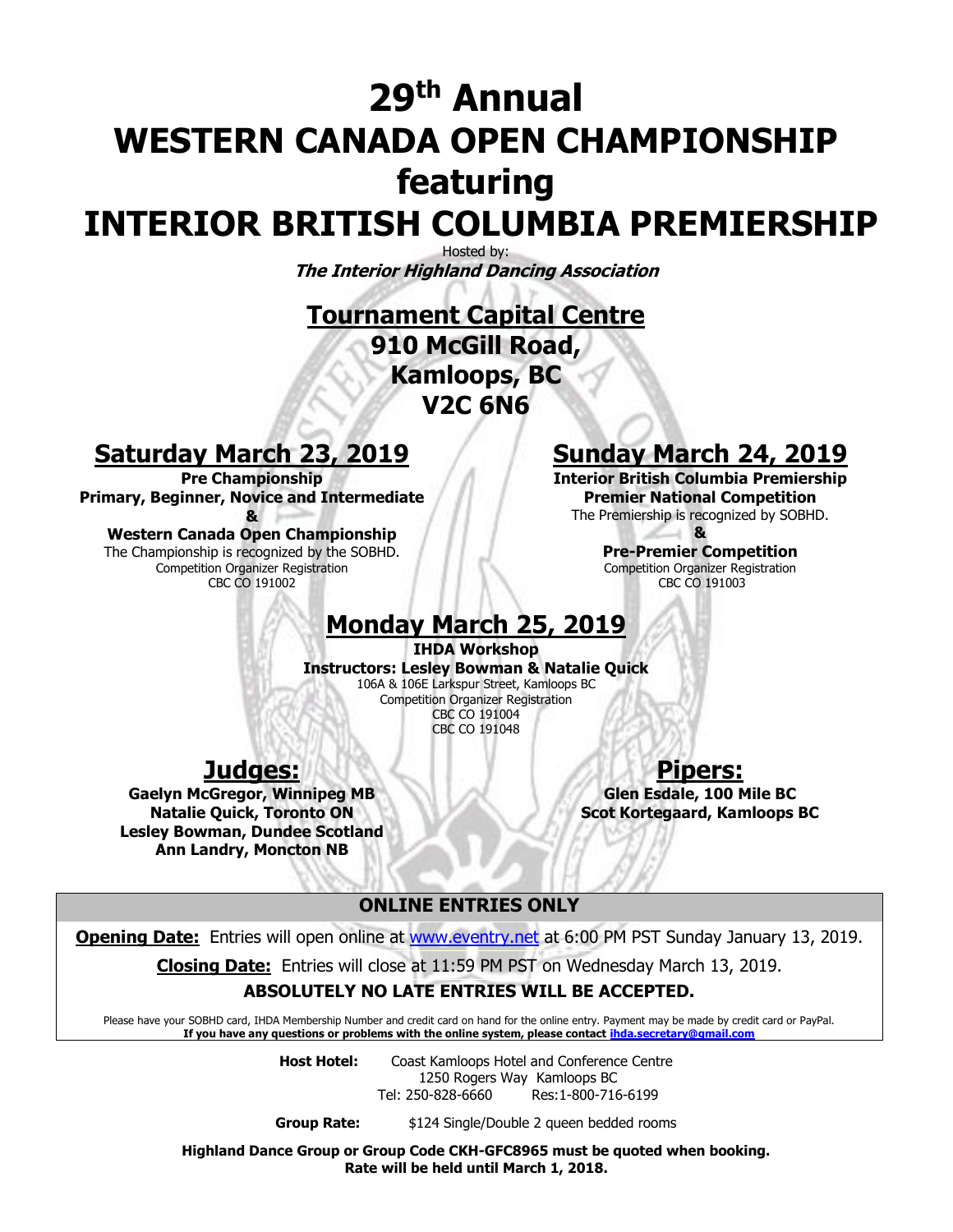| Saturday March 23, 2019 8:30am |                                     |                                            |  |  |  |  |
|--------------------------------|-------------------------------------|--------------------------------------------|--|--|--|--|
| <b>Pre-Championship</b>        | <b>Primary</b>                      | <b>Beginner, Novice &amp; Intermediate</b> |  |  |  |  |
| Highland Fling (4)             | <b>1.</b> Pas de Basques            | <b>5.</b> Fling $(4)$                      |  |  |  |  |
| Sword (2&1)                    | (Intro & 8 Bars)                    | <b>6.</b> Sword (2&1)                      |  |  |  |  |
| Seann Truibhas (3&1)           | <b>2.</b> Pas de Basques & Highcuts | <b>7.</b> Seann Truibhas (3&1)             |  |  |  |  |
| Strathspey & 1/2 Tulloch (2&4) | (Intro & 16 Bars)                   | 8. Strathspey & Highland Reel (2&2)        |  |  |  |  |
| See Rule #5 & 12 in Rules and  | <b>3.</b> Fling $(4)$               |                                            |  |  |  |  |
| Regulations                    | <b>4.</b> Sword (2&1)               |                                            |  |  |  |  |

# **Pre-Premier & Pre-Championship Competition**

#### **Championship Competition Saturday March 23, 2019**

| Commencing no earlier than 10:30 am                    | Commencing no earlier than 1:00 pm |  |  |  |
|--------------------------------------------------------|------------------------------------|--|--|--|
| 7 & Under 10 Years                                     | 14 & Under 16 Years                |  |  |  |
| 10 & Under 12 Years                                    | 16 & Under 18 Years                |  |  |  |
| 12 & Under 14 Years                                    | 18 Years & Over                    |  |  |  |
| Fling, Sword, Seann Truibhas, Strathspey & 1/2 Tulloch |                                    |  |  |  |
| 2019 steps set forth by the SOBHD                      |                                    |  |  |  |
| See Rule #3 and 12 in Rules and Regulations            |                                    |  |  |  |

#### **Premiership, Premier National Competition, & Pre-Premier Competition Sunday March 24, 2019**

| Premiership - Commencing at 8:30 am                                                                                                                       |                                                                                                                                                |                                                                                                                                                      |  |  |  |
|-----------------------------------------------------------------------------------------------------------------------------------------------------------|------------------------------------------------------------------------------------------------------------------------------------------------|------------------------------------------------------------------------------------------------------------------------------------------------------|--|--|--|
| Barracks Johnnie, Scottish Lilt, Blue Bonnets, Sailor's Hornpipe                                                                                          |                                                                                                                                                |                                                                                                                                                      |  |  |  |
| 2019 steps set forth by the SOBHD                                                                                                                         |                                                                                                                                                |                                                                                                                                                      |  |  |  |
| See Rule #4 & 13 in Rules and Regulations                                                                                                                 |                                                                                                                                                |                                                                                                                                                      |  |  |  |
| Premier National Competition - Commencing at 8:30 am                                                                                                      |                                                                                                                                                |                                                                                                                                                      |  |  |  |
| <b>9.</b> Barracks Johnnie (4)<br>10. Scottish Lilt (4)<br>11. Blue Bonnets (4)<br>12. Sailor's Hornpipe (*)<br>See Rule #6 & 13 in Rules and Regulations |                                                                                                                                                |                                                                                                                                                      |  |  |  |
| <b>Primary</b>                                                                                                                                            | <b>Beginner</b>                                                                                                                                | <b>Novice, Intermediate</b>                                                                                                                          |  |  |  |
| <b>PM</b>                                                                                                                                                 | PМ                                                                                                                                             | <b>PM</b>                                                                                                                                            |  |  |  |
| <b>13.</b> Pas de Basques (Intro & 8 Bars)<br>14. Pas de Basques & Highcuts (Intro<br>& 16 Bars)<br><b>15.</b> Fling $(4)$<br><b>16.</b> Sword (2&1)      | <b>17.</b> Fling $(4)$<br><b>18.</b> Sword (2&1)<br>19. Seann Truibhas (3&1)<br>20. Special Fling (4)<br>$21.$ Lilt $(4)$<br>$22.$ Flora $(4)$ | $23.$ Fling $(4)$<br>24. Sword (2&1)<br>25. Seann Truibhas (3&1)<br>26. Strathspey & Highland Reel (2&2)<br>$27.$ Lilt $(4)$<br><b>28.</b> Flora (4) |  |  |  |

#### **IHDA Workshop Instructors: Natalie Quick & Lesley Bowman Monday March 25, 2019**

**CORP.** 

| <b>Start Time</b>                                 | <b>Class</b>                          |  |  |
|---------------------------------------------------|---------------------------------------|--|--|
| 8:30 AM                                           | Championship                          |  |  |
| $10:00$ AM                                        | Premiership                           |  |  |
| 12:00 PM                                          | Pre-Premier (Must know Fling & Sword) |  |  |
| * All Classes will be 1.5 hours *                 |                                       |  |  |
| **Classes will be split based on workshop entry** |                                       |  |  |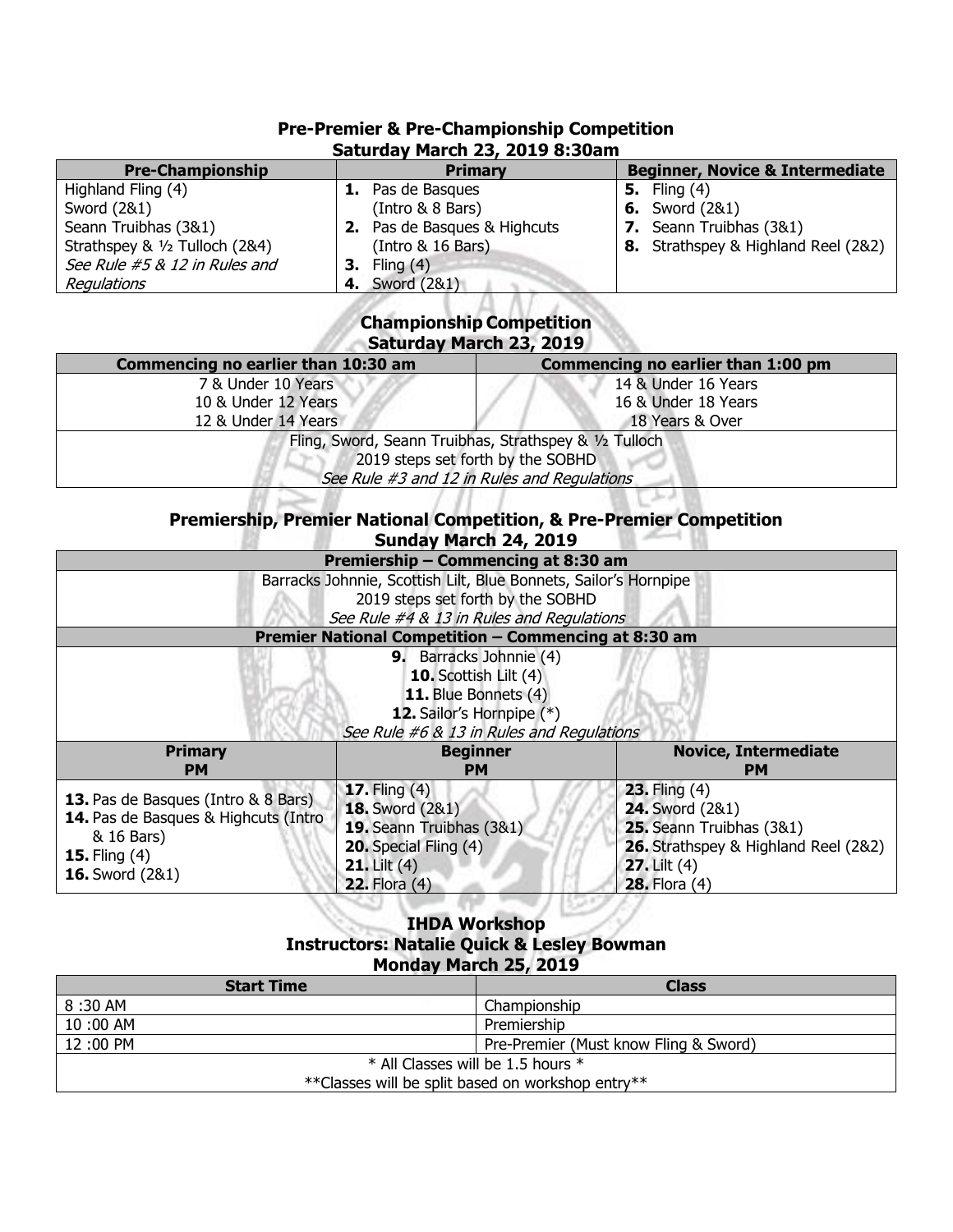#### **RULES AND REGULATIONS:**

- 1. The rules and regulations of the S.O.B.H.D. will govern all dancing.
- 2. Age is determined as of the day of each event.
- 3. **Championship:** Computer draws for each dance. All dancers must dance the 2019 Championship steps set forth by the SOBHD.
- 4. **Premiership:** Dancers will dance in order of entry. All dancers must dance 2019 Premiership steps set forth by the SOBHD.
- 5. **Pre-Championship:** Entry is restricted to those who have never won a Pre-Championship or a Championship.
- 6. **Premier National:** Open to Premier dancers who do not wish to dance the Premiership. \*Hornpipe: 7 & Under 12 Years will dance 4 steps, 12 Years & Over will dance 5 steps.
- 7. Committee reserves the right to combine or split classes.
- 8. Age classes will be determined upon receipt of entries for all dance events.
- 9. Dancers will dance in reverse order of receipt of entry. First to enter, last to dance (except Championship which will be a draw).
- 10. Protests must be made in writing, signed and submitted to the competition secretary by the end of the competition day and must be accompanied by a \$30.00 fee, refundable if sustained.
- 11. All category changes must be emailed to: [ihda.secretary@gmail.com](mailto:ihda.secretary@gmail.com) before March 19, 2019.
- 12. Dancers may enter either Pre-Championship or Championship classes, or both.
- 13. Dancers must choose between the Premiership and Premier National competition.
- 14. All competitors must present current SOBHD registration card before receiving their awards. Awards will be held and a \$5.00 fee applied to any dancer without a current SOBHD card.
- 15. Prizes: Cash prizes awarded in the 16 & over Championship, Premier National Competition and Premiership.
- 16. Absolutely **NO** late entries will be accepted.
- 17. There will be **NO** entry fee refunds.
- 18. Absolutely **NO** telephone, email, mail or hand delivered entries.
- 19. Dancers filling in for the Reel must dance entire dance.
- 20. Number will be used for both days.

the above terms and conditions.

21. Dancers must comply with the SOBHD Code of Conduct. Failure to do so will result in the dancer being reported to the SOBHD.

|                                                                                                                                                                                                                                                                                                                                     | <b>EVENTS FOR SATURDAY MARCH 23, 2019</b>                                                                    | <b>EVENTS FOR SUNDAY MARCH 24, 2019</b>                                                                                                                                                                                                                                                                                                                                                                                                                                                                                     |                    |  |  |
|-------------------------------------------------------------------------------------------------------------------------------------------------------------------------------------------------------------------------------------------------------------------------------------------------------------------------------------|--------------------------------------------------------------------------------------------------------------|-----------------------------------------------------------------------------------------------------------------------------------------------------------------------------------------------------------------------------------------------------------------------------------------------------------------------------------------------------------------------------------------------------------------------------------------------------------------------------------------------------------------------------|--------------------|--|--|
| <b>Pre-Championship</b>                                                                                                                                                                                                                                                                                                             | \$30.00 per dancer                                                                                           | <b>Premiership</b>                                                                                                                                                                                                                                                                                                                                                                                                                                                                                                          | \$40.00 per dancer |  |  |
| Championship                                                                                                                                                                                                                                                                                                                        | \$40.00 per dancer                                                                                           | <b>Premier National 15 Years &amp;</b><br><b>Under</b>                                                                                                                                                                                                                                                                                                                                                                                                                                                                      | \$6.00 per dance   |  |  |
| \$6.00 per dance<br><b>Pre-Premier</b>                                                                                                                                                                                                                                                                                              | <b>Premier National 16 Years &amp;</b><br><b>Over</b>                                                        | \$7.00 per dance                                                                                                                                                                                                                                                                                                                                                                                                                                                                                                            |                    |  |  |
|                                                                                                                                                                                                                                                                                                                                     |                                                                                                              | <b>Pre-Premier</b>                                                                                                                                                                                                                                                                                                                                                                                                                                                                                                          | \$6.00 per dance   |  |  |
| <b>Number Fee</b>                                                                                                                                                                                                                                                                                                                   | \$1.00 per dancer                                                                                            |                                                                                                                                                                                                                                                                                                                                                                                                                                                                                                                             |                    |  |  |
| <b>Scotdance BC Fee*</b>                                                                                                                                                                                                                                                                                                            | \$1.00 per day                                                                                               |                                                                                                                                                                                                                                                                                                                                                                                                                                                                                                                             |                    |  |  |
| <b>SDCCS Fee*</b>                                                                                                                                                                                                                                                                                                                   | \$1.00 per day                                                                                               |                                                                                                                                                                                                                                                                                                                                                                                                                                                                                                                             |                    |  |  |
| <b>PayPal Fee</b>                                                                                                                                                                                                                                                                                                                   | \$3.00 per entry                                                                                             |                                                                                                                                                                                                                                                                                                                                                                                                                                                                                                                             |                    |  |  |
|                                                                                                                                                                                                                                                                                                                                     |                                                                                                              | *Please note, as our events are registered as two separate competitions, dancers are required to pay the ScotDance BC and SDCCS fees of \$1 each                                                                                                                                                                                                                                                                                                                                                                            |                    |  |  |
|                                                                                                                                                                                                                                                                                                                                     |                                                                                                              | per day. Also, because of this, category changes will happen between the days should a dancer fill their dance card on the Saturday.<br><b>WORKSHOP EVENTS MONDAY MARCH 25, 2019</b>                                                                                                                                                                                                                                                                                                                                        |                    |  |  |
|                                                                                                                                                                                                                                                                                                                                     |                                                                                                              | <b>NON-IHDA Member</b>                                                                                                                                                                                                                                                                                                                                                                                                                                                                                                      | <b>IHDA Member</b> |  |  |
| <b>Championship &amp; Premiership</b>                                                                                                                                                                                                                                                                                               |                                                                                                              | \$35.00*                                                                                                                                                                                                                                                                                                                                                                                                                                                                                                                    | \$25.00*           |  |  |
| <b>Pre-Premier</b>                                                                                                                                                                                                                                                                                                                  |                                                                                                              | \$20.00                                                                                                                                                                                                                                                                                                                                                                                                                                                                                                                     | \$10.00            |  |  |
| <b>Professional</b>                                                                                                                                                                                                                                                                                                                 |                                                                                                              | \$20.00                                                                                                                                                                                                                                                                                                                                                                                                                                                                                                                     | \$20.00            |  |  |
| \$25.00 (IHDA Member).                                                                                                                                                                                                                                                                                                              |                                                                                                              | *Fee includes both Championship & Premiership Classes. If only Championship OR Premiership is desired, fee remains \$35.00 (non-IHDA Member) or                                                                                                                                                                                                                                                                                                                                                                             |                    |  |  |
|                                                                                                                                                                                                                                                                                                                                     |                                                                                                              | Waiver to be confirmed with online entry                                                                                                                                                                                                                                                                                                                                                                                                                                                                                    |                    |  |  |
|                                                                                                                                                                                                                                                                                                                                     | (a) injury to myself / my child as a result of the physical nature of dance competition and performance; and | I am aware that participating in the Western Canada Open Championship (the "Event") involves the potential for risks, dangers and hazards, including but not limited to:<br>(b) the taking and/or release of unauthorized photographs, video and/or other recordings of myself and/or my child, notwithstanding efforts to enforce Event policies.<br>In consideration of my / my child's participation in the Event and for other good and valuable consideration, the receipt and sufficiency of which is acknowledged, I |                    |  |  |
| hereby WAIVE ANY AND ALL CLAIMS against ScotDance Canada, its directors, agents, employees, executive members, volunteers and organizers of the Event (the<br>"Releasees"), which I now have, or hereafter may have against the Releasees. In particular, but without limiting the foregoing, I agree to release the Releasees from |                                                                                                              |                                                                                                                                                                                                                                                                                                                                                                                                                                                                                                                             |                    |  |  |
| ANY AND ALL LIABILITY for any loss, damage, injury, or expense I / my child may incur as a result of my / my child's participation in or attendance at the Event. I<br>agree to indemnify and hold harmless the Releasees from ANY LOSS, DAMAGE, INJURY OR EXPENSE, including legal costs, that the Releasees may incur             |                                                                                                              |                                                                                                                                                                                                                                                                                                                                                                                                                                                                                                                             |                    |  |  |
|                                                                                                                                                                                                                                                                                                                                     |                                                                                                              | due to my / my child's participation in or attendance at the Event, whether caused by the negligence of the Releasees or otherwise, and whether caused to my child or                                                                                                                                                                                                                                                                                                                                                       |                    |  |  |
|                                                                                                                                                                                                                                                                                                                                     |                                                                                                              | otherwise. I understand that the Releasees will photograph and otherwise record the Event, its participants and attendees. I consent to and authorize such<br>recording. I further consent to and authorize the Releasees to publish my/my child's image, likeness and information in any medium, including but not limited to                                                                                                                                                                                              |                    |  |  |
| and on the internet.                                                                                                                                                                                                                                                                                                                |                                                                                                              | photographs, videos, DVDs, and web-casts. I understand that this publication will take place in the public domain, including in printed materials, public announcements,                                                                                                                                                                                                                                                                                                                                                    |                    |  |  |
|                                                                                                                                                                                                                                                                                                                                     |                                                                                                              | I specifically consent to the public release of the following information: 1. Name; 2. City, Province, Country of Residence; 3. Tartan; 4. Age; 5. Results.<br>I acknowledge that by signing and submitting this entry, electronically or otherwise, that I have read this agreement carefully and fully understand it, and agree to all of                                                                                                                                                                                 |                    |  |  |